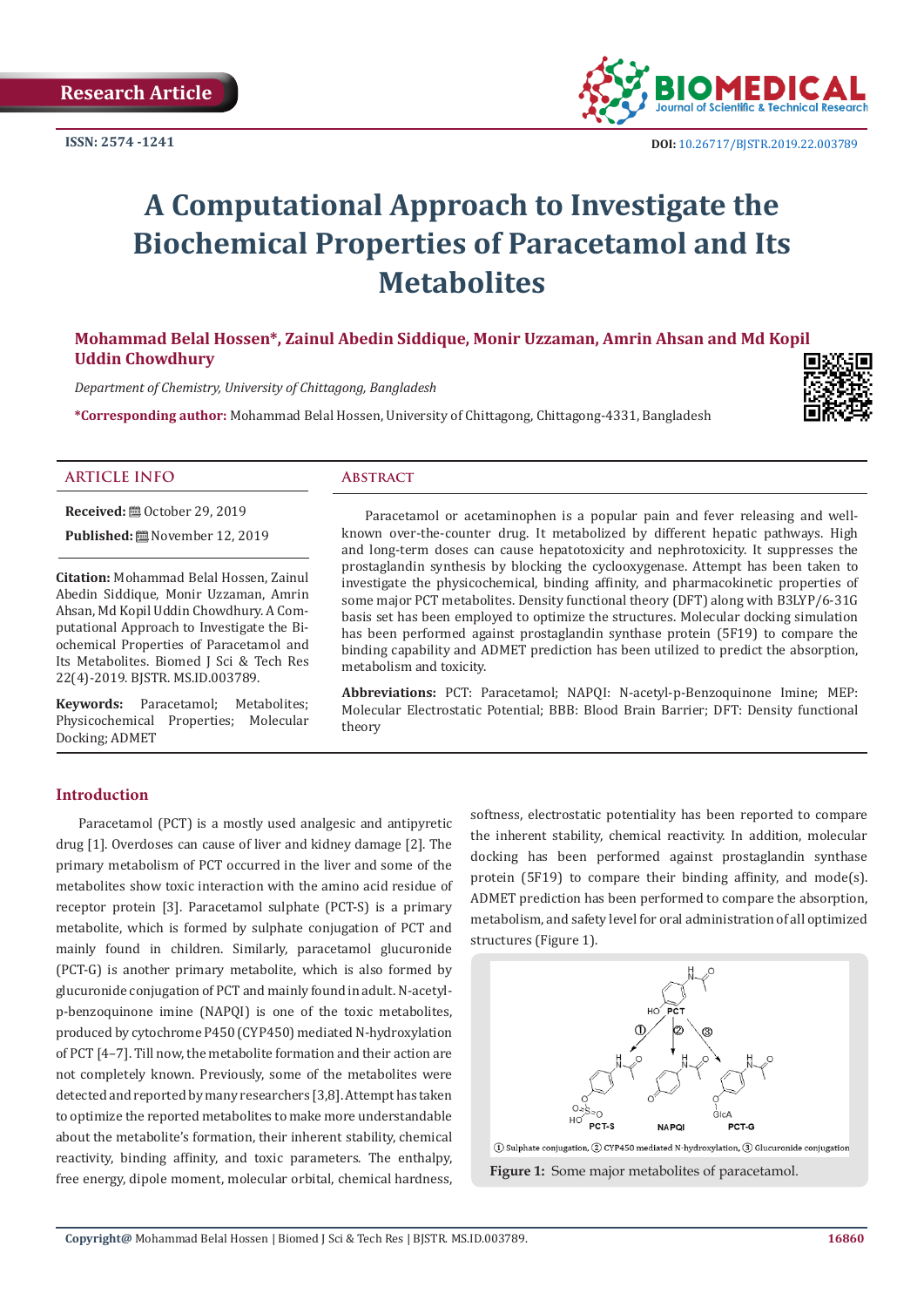#### **Computational Details**

Initial geometry of Paracetamol and its metabolites were collected from online chemical structure database named ChemSpider [9] and geometry optimization done by Gaussin03 software [10]. Density functional theory (DFT) along with B3LYP/6-31G basis set has been employed to optimize the geometry. Molecular orbital features HOMO (Highest occupied molecular orbital), LUMO (Lowest unoccupied molecular orbital) were calculated at the same level of theory. For every metabolite, HOMO-LUMO energy gap, chemical hardness, and softness were calculated from the energies of εHO-MO, εLUMO by using the following equation;

*Energy gap* =  $\left[\varepsilon LUMO - \varepsilon HOMO\right]$ ;  $\eta = \left[\varepsilon LUMO - \varepsilon HOMO\right]/2$ ;  $S = 1/\eta$ 

The 3D structure of prostaglandin synthase protein (PDB ID: 5F19) was obtained in pdb format from online protein data bank (PDB) database [11]. All hetero atoms, water molecules, and inactive chain were erased by using PyMol (version 1.3) software packages [12]. The energy minimization of protein was done by Swiss-Pdb viewer software (version 4.1.0) [13]. Finally, the docking simulation was performed by PyRx software (version 0.8 ) [14] considering the protein as macromolecule and drug as ligand with the center grid box size 20.8612, 37.5501 and 59.3402 Å along x, y and z directions respectively. AdmetSAR online database was utilized to predict the absorption, distribution, metabolism, excretion, and toxicity (ADMET) properties of all metabolites [15].

#### **Result and Discussion**

#### **Thermodynamic Analysis**

**Table 1:** Molecular formula, molecular weight, enthalpy, electronic energy, free energy (in Hartree), and dipole moment (Debye) of Paracetamol (PCT) and its modified derivatives.

| <b>Name</b> | Molecular formula<br>Molecular weight |        | Enthalpy    | <b>Free energy</b> | Dipole moment |  |
|-------------|---------------------------------------|--------|-------------|--------------------|---------------|--|
| <b>PCT</b>  | $C_{o}H_{o}NO2$                       | 151.16 | $-515.1677$ | -515.2158          | 2.2839        |  |
| PCT-S       | $C_0H_0NO_0S$                         | 231.23 | -1138.6909  | -1138.7536         | 9.1334        |  |
| PCT-G       | $C_{14}H_{17}NO_{8}$                  | 327.29 | -1199.5481  | -1199.6259         | 7.4801        |  |
| NAPOI       | $C_oH7NO2$                            | 149.15 | -513.9280   | -513.9751          | 3.0514        |  |

Thermodynamic properties such as enthalpy of formation and Gibb's free energy of a reaction help us to predict the spontaneity of the reaction and stability of PCT metabolites [16]. Free energy is a crucial criterion to represent the interaction of binding partners where both the sign and magnitude are important to express the prospect of biomolecular incidents occurring [17]. Negative free energy values favorable for spontaneous binding. In adduct form all PCT metabolites have more negative free energy and enthalpy values compared to PCT. Appreciable changes are observed for PCT-G and PCT-S, hence suggesting sulphate conjugation, CYP450 mediated N-hydroxylation, Glucuronide conjugation are energetically and configurationally more preferable. The highest free energy change is observed for PCT-G. Here, the addition of glucuronide at the re-

placement of H in –OH of PCT changes the free energy of the structure from -515.2158 Hartree to -1199.6259 Hartree and replacement of H of PCT with sulphate conjugation changes the free energy to -1138.7536 Hartee. By CYP450 mediated N-hydroxylation of PCT, free energy reduces to -513.9280 Hartee. Dipole moment of a drug structure is a significant indicator of drug-receptor interaction [18]. Polar nature of a compound promotes in forming hydrogen bond interactions. All modified PCT metabolites shows different dipole moment compares to PCT. PCT-S and PCT-G shows increased dipole moment (9.1334 Debye and 7.4801 Debye) compared to PCT (2.2839 Debye) and NAPQI (3.0514 Debye) which shows that they have increasing binding affinity against 5F19 (Table 1).

**Table 2:** Energy (eV) of HOMO, LUMO, energy gap, hardness, softness and chemical potential of (PCT) and its derivatives.

| <b>Name</b> | εHOMO     | εLUMO     | Gap    | <b>Hardness</b> | <b>Softness</b> |
|-------------|-----------|-----------|--------|-----------------|-----------------|
| <b>PCT</b>  | $-5.6104$ | $-0.2609$ | 5.3495 | 2.6747          | 0.3739          |
| PCT-S       | $-6.2692$ | $-2.3663$ | 3.9029 | 1.9515          | 0.5124          |
| PCT-G       | -5.7563   | $-1.1924$ | 4.5639 | 2.2819          | 0.4382          |
| NAPQI       | -7.1280   | $-3.7149$ | 3.4131 | 1.7065          | 0.5860          |

#### **Molecular Orbital Analysis**

The electronic absorption relates to the transition to the first excited from the ground state and mainly described by one electron excitation from HOMO to LUMO. The HOMO-LUMO energies, hardness, softness, chemical potential of all drugs is presented in Table 2. Determination of frontier orbital energy gap can be helpful to dictate the kinetic stability and chemical reactivity of a

compound kinetic stability increase with the increase of HOMO-LUMO gap. As a result, removal of electrons from ground state HOMO to excited state LUMO requires more energy. No increased orbital gap is observed in PCT-G, PCT-S and NAPQI compared to PCT. Sulphate conjugation, Glucuronide conjugation and CYP450 mediated N-hydroxylation show little effect on orbital energy gap values of both low and high molecular weight structures as seen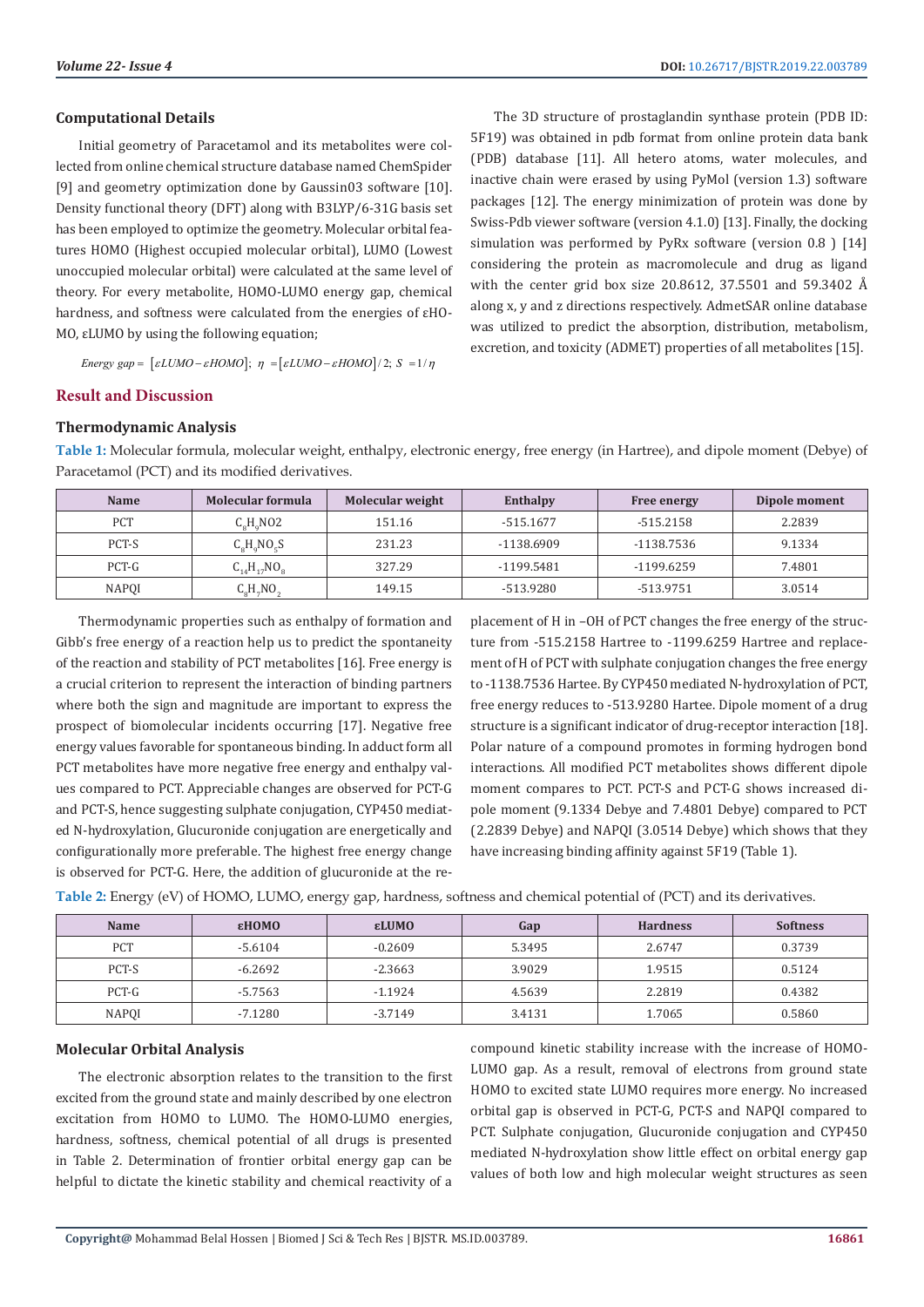

in PCT metabolites respectively. PCT-S (0.5124), PCT-G (0.4382) and NAPQI (0.5860) show higher softness, which may contribute to

their chemical activity and polarizability than PCT (0.3739) (Figure 2).

**Figure 2:** HOMO-LUMO pictures and related energy gap of PCT and NAPQI.

#### **Molecular Electrostatic Potential Analysis**

Molecular electrostatic potential (MEP) was calculated at B3LYP/6-31G (d) level of theory to figure out the reactive sites for electrophilic and nucleophilic attack of all optimized structures. The different values of the electrostatic potential are represented by different colors at the surface; red represents regions of most electronegative electrostatic potential, blue represents regions of the most positive electrostatic potential and green represents region of zero potential [19]. MEP displays molecular size, shape as well as positive, negative and neutral electrostatic potential regions simultaneously in terms of color grading. From the MEP map it is clearly seen region having the negative potential are over electronegative atom (Oxygen atom) of C=O functional group in PCT, in sulphate conjugation part of PCT-S [20]. Mainly in all metabolites, the O atom is having the most negative region. The region having positive potential are over hydrogen atoms. Here, the maximum negative potentiality is found in PCT-G (-0.260 a.u) for oxygen atom and highest positive potentiality of PCT-S is (+0.490 a.u) (deepest blue) of hydrogen atoms in PCT-S which suggests the maximum possibility for the nucleophilic and electrophilic attack to that region (Figure 3).



**Figure 3:** Molecular electrostatic potential map of PCT and its major metabolites.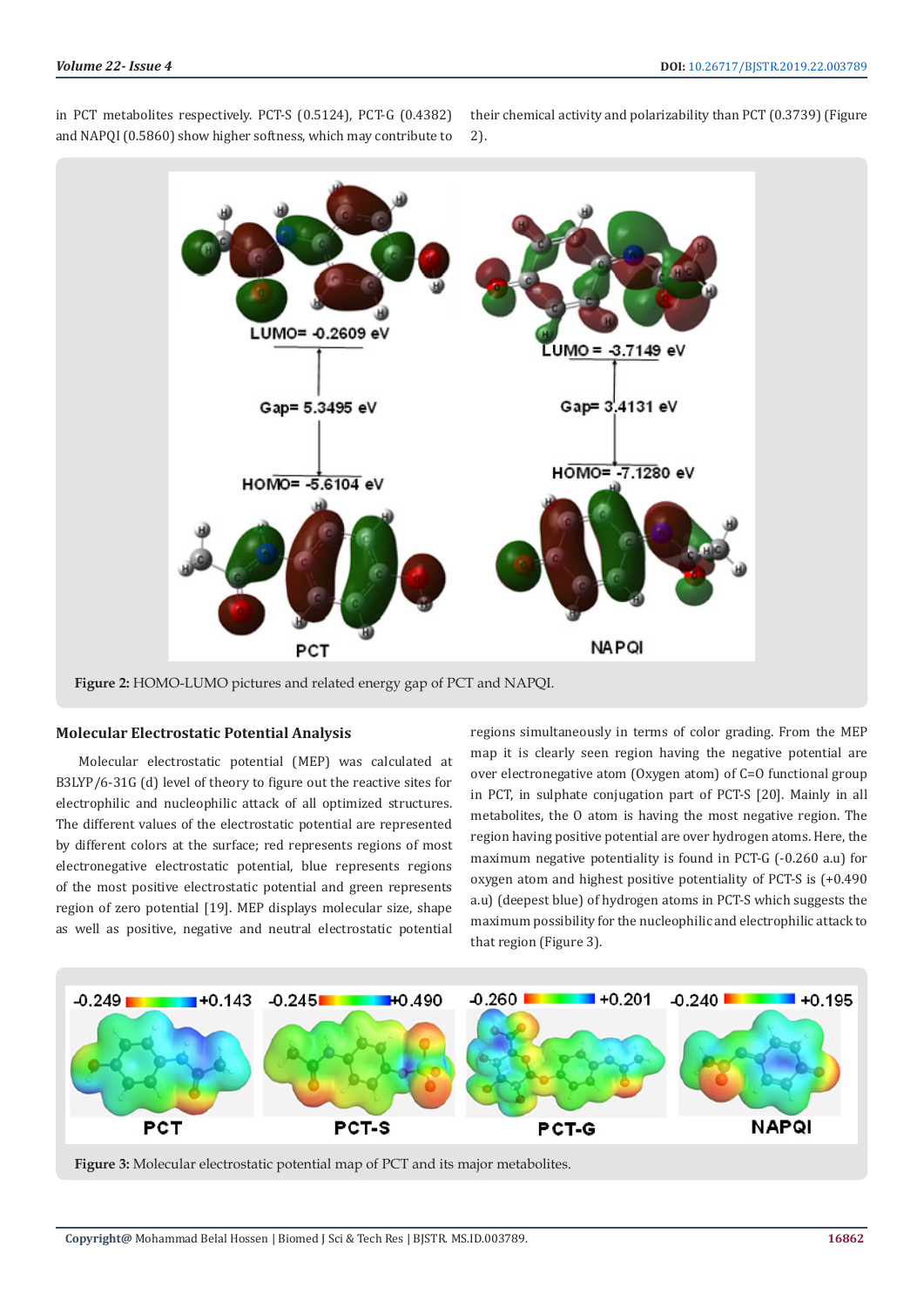#### **Molecular Docking and ADMET Analysis**

Binding affinities are summarized in Table 3. Greater negative values of binding affinity indicate stronger binding between the receptor protein and the PCT metabolites. The binding affinity of PCT is -6.5 kcal/mol. After sulphate conjugation, the binding affinity of the metabolite PCT-S has increased to -6.9 kcal/mol and glucuronide conjugation in metabolite PCT-G has also increased its binding affinity to -8.6 kcal/mol which is remarkably high with compare to PCT. The glucuronide and sulphate conjugation of PCT-G and PCT-S have not only increased the physicochemical properties but also binding affinity and specialty. In our study, all the compounds show several significant hydrogen bonds. Strong hydrogen bonding is the most symbolic contributing factor in increasing binding affinity of the metabolites of PCT with the receptor (Figure 4) [8]. All the PCT

and its metabolites show multiple nonbonding interactions after the docking with 5F19. Non-covalent interaction such as hydrogen bond and hydrophobic interaction are involved in the binding of metabolites. Superimposed view of docked conformation of PCT-G and PCT-S has been shown in Figure 4 where it clearly indicated that due to higher binding affinities, PCT-G and PCT-S has strong affinity to the docking pocket of receptor 5F19 with their present hydrogen bonds present in –NH,–OH and –CH3 group. Finally, we summarized and discussed the reported drug–protein interactions between paracetamol and 5F19 especially with the PCT metabolites. Overall, we are able to provide new insights into the structural and functional roles of paracetamol and its metabolites that can inform the potential prevention and treatment of paracetamol overdose (Figure 4).

| Name       | <b>Binding affinity</b><br>(kcal/mol) | <b>Blood brain barrier</b> | Human intestinal<br>absorption     | P-glycoprotein<br>inhibitor   | hERG        | <b>Carcinogen</b>                         | Acute oral<br>toxicity |
|------------|---------------------------------------|----------------------------|------------------------------------|-------------------------------|-------------|-------------------------------------------|------------------------|
| <b>PCT</b> | -6.5                                  | $+(0.8322)$                | $+(0.9438)$                        | NI (0.9876)                   | WI (0.9368) | NC (0.7920)                               | Ш                      |
| ----       | - -                                   | .                          | $\sim$ $\sim$ $\sim$ $\sim$ $\sim$ | $\cdots \cdots \cdots \cdots$ | . <i>.</i>  | $\sim$ $\sim$ $\sim$ $\sim$ $\sim$ $\sim$ | ---                    |

**Table 3:** Selected pharmacokinetic parameters of PCT and its derivatives.



PCT-S -6.9 +(0.9613) +(0.9088) NI (0.9765) WI (0.9101) C (0.7335) III PCT-G  $\begin{array}{|c|c|c|c|c|c|c|c|c|} \hline \end{array}$  +(0.5528)  $\begin{array}{|c|c|c|c|c|c|c|c|c|} \hline \end{array}$  NI (0.8814)  $\begin{array}{|c|c|c|c|c|c|c|c|} \hline \end{array}$  NC (0.8987)  $\begin{array}{|c|c|c|c|c|c|c|c|} \hline \end{array}$ NAPQI | -6.3 | +(0.9544) | +(0.9921) | NI (0.9781) |WI (0.9717) | NC (0.7654) | III

#### **Figure 4:**

- a) Superimposed view of PCT-G and PCT-S
- b) Docked conformation of them at the inhibition bounding site of 5F19.

#### **Pharmacokinetic Properties**

Admet SAR online database was utilized for the prediction of absorption, inhibition, metabolism and toxicity of paracetamol metabolites [21]. Presumed pharmacokinetic values are listed below in Table 3. The calculation predicts all PCT metabolites are non-carcinogenic except PCT-S, which is the primary metabolite of PCT by sulphate conjugation by sulfotransferase enzyme, and in particular, its production is not significantly higher after oral administration. All the PCT metabolites possess category III oral toxicity, so the metabolites can be predicted to be relatively

harmless in case of oral administration [22]. The metabolites show positive response for blood brain barrier (BBB) issue and predict that metabolites will go through BBB easily. NAPQI is predicted to be non-carcinogenic and has positive value in BBB and intestinal absorption but is has higher toxicity level than other metabolites but due to its small amount of production, it is detoxified by conjugation of glutathione and it's depletion also reduces the capacity to detoxify N-acetyl-pbenzoquinone imine (NAPQI), the toxic metabolite of acetaminophen (PCT) [23]. In the evaluation of acute oral toxicity of PCT metabolites, it is observed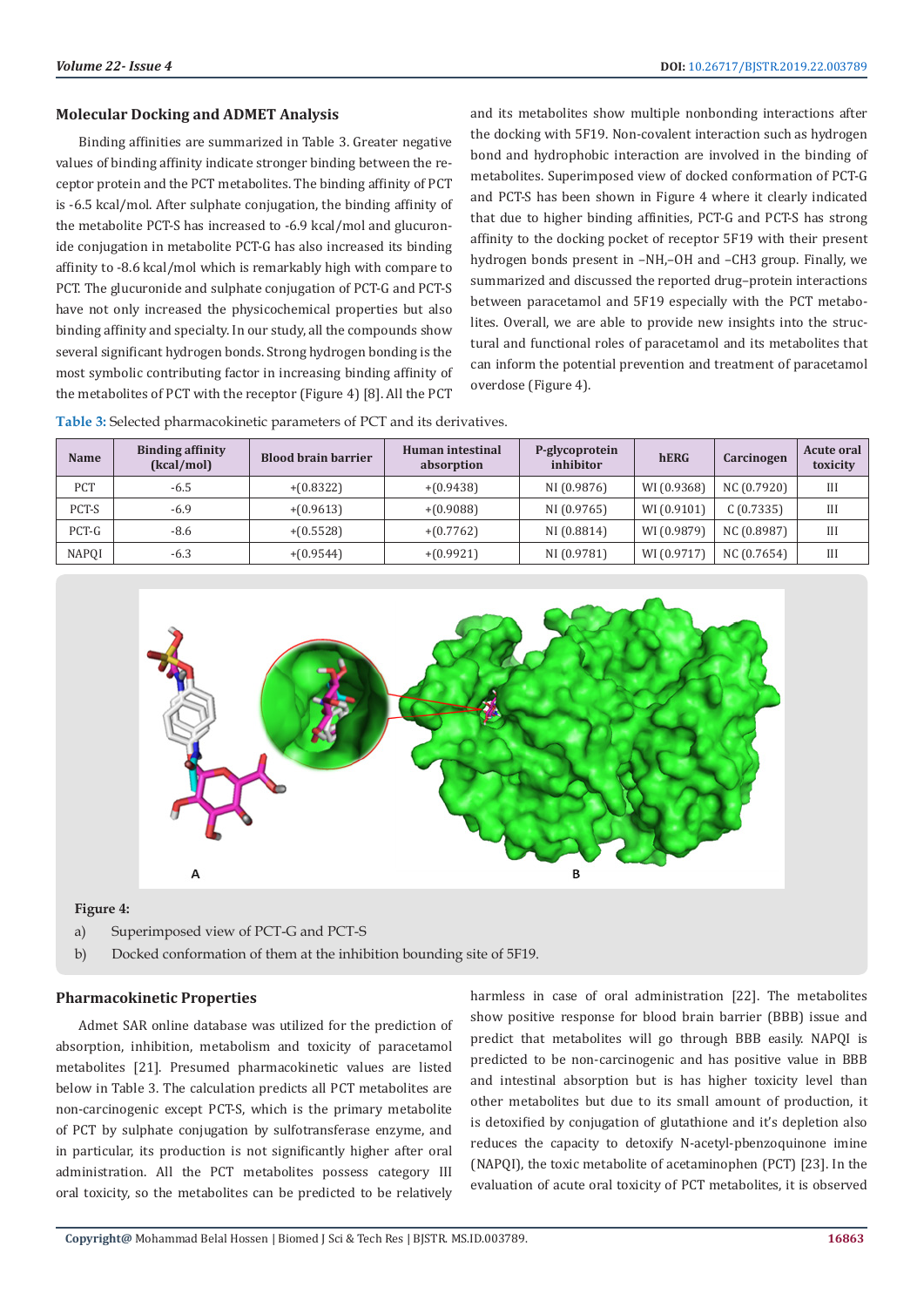that it possesses category III oral toxicity. However, metabolites of PCT have shown weak inhibition of Human Ether-a-go-go-Related Gene (hERG). Inhibition of hERG can lead to long QT syndrome, so further analysis on this aspect is necessary. All the metabolites are non-inhibitor of P-glycoprotein, which is also known as multidrug resistance protein-1.

#### **Conclusion**

All the metabolites of PCT are thermally and configurationally more stable than PCT (paracetamol). Most of them have higher softness values, which means higher chemical reactivity with lower HOMO-LUMO gap. From the electrostatic potential (ESP) studies, it is observed that almost all the metabolites and PCT has electrophilic and nucleophilic site for binding in their O and H atom. From docking arrangement, PCT-S, PCT-G, and NAPQI show higher binding affinity than PCT, where most significant interactions are observed for PCT-G with receptor 5F19 and it helped to find amino acid residues that play major role in drugreceptor interaction. Sulphate and glucuronide conjugation, CYP450 mediated N-hydroxylation of PCT increase its binding affinity with 5F19. Relatively small radial volume of glcA group in PCT-G allows it to bury deeper into hydrophobic pocket of protein with highest binding affinity (-8.6 kcal/mol) and form hydrogen bonds. All the pharmacokinetic properties show positive values for the PCT metabolites. Pharmacokinetic calculation predicts all drugs are non-carcinogenic except PCT-S. The metabolites show positive response for BBB and human intestinal absorption and show type III oral toxicity which means they are safe for oral consumption. The metabolites are weak inhibitor for hERG.

#### **Conflict of interest**

Authors declare no conflict of interest.

#### **References**

- 1. [Bertolini A, Ferrari A, Ottani A \(2006\) Paracetamol: new vistas of an old](https://www.ncbi.nlm.nih.gov/pubmed/17227290)  [drug. CNS Drug Rev 12\(3-4\): 250-275.](https://www.ncbi.nlm.nih.gov/pubmed/17227290)
- 2. [Thomas SHL \(1993\) Paracetamol \(acetaminophen\) poisoning.](https://www.ncbi.nlm.nih.gov/pubmed/26479248)  [Pharmacol Ther 60: 91-120.](https://www.ncbi.nlm.nih.gov/pubmed/26479248)
- 3. [El-Shahawy A \(2014\) DFT cancer energy barrier and spectral studies of](https://www.scirp.org/journal/PaperInformation.aspx?PaperID=41827)  [aspirin, paracetamol and some analogues. Comput Chem 2\(1\): 6-17.](https://www.scirp.org/journal/PaperInformation.aspx?PaperID=41827)
- 4. [Prescott LF \(1980\) Kinetics and metabolism of paracetamol and](https://www.ncbi.nlm.nih.gov/pmc/articles/PMC1430174/)  [phenacetin. Br J Clin Pharmacol 10: 291S-298S.](https://www.ncbi.nlm.nih.gov/pmc/articles/PMC1430174/)
- 5. [Wang Y, Lin W, Wu N \(2018\) An insight into paracetamol and its](https://www.ncbi.nlm.nih.gov/pubmed/30121710)  [metabolites using molecular docking and molecular dynamics](https://www.ncbi.nlm.nih.gov/pubmed/30121710)  [simulation. J Mol Model 24\(9\): 243.](https://www.ncbi.nlm.nih.gov/pubmed/30121710)
- 6. [Jóźwiak Bebenista M, Nowak JZ \(2014\) Paracetamol: mechanism of](https://www.ncbi.nlm.nih.gov/pubmed/24779190) [action, applications and safety concern. Acta Pol Pharm 71\(1\): 11-23.](https://www.ncbi.nlm.nih.gov/pubmed/24779190)
- 7. [Prescott LF \(2000\) Paracetamol: past, present, and future. Am J Ther](https://www.ncbi.nlm.nih.gov/pubmed/11319582) [7\(2\): 143-147.](https://www.ncbi.nlm.nih.gov/pubmed/11319582)
- 8. [Uzzaman M, Shawon J, Siddique ZA \(2019\) Molecular docking, dynamics](https://link.springer.com/article/10.1007/s42452-019-1442-z) [simulation and ADMET prediction of Acetaminophen and its modified](https://link.springer.com/article/10.1007/s42452-019-1442-z) [derivatives based on quantum calculations. SN Appl Sci 1: 1437.](https://link.springer.com/article/10.1007/s42452-019-1442-z)
- 9. Pence HE, Williams A (2010) ChemSpider: An Online Chemical Information Resource. J Chem Educ 87: 1123-1124.
- 10. Frisch MJ, Nielsen AB (2003) Gaussian 03 Programmer's Reference. Gaussian.
- 11. [Berman H, Henrick K, Nakamura H \(2003\) Announcing the worldwide](https://www.ncbi.nlm.nih.gov/pubmed/14634627) [protein data bank. Nat Struct Mol Biol 10\(12\): 980.](https://www.ncbi.nlm.nih.gov/pubmed/14634627)
- 12. [DELANO WL \(2002\) The PyMOL Molecular Graphics System. De-Lano](https://pymol.org/2/) [Scientific, San Carlos, CA, USA.](https://pymol.org/2/)
- 13. [Guex N, Peitsch MC \(1997\) SWISS-MODEL and the Swiss-Pdb Viewer: an](https://www.ncbi.nlm.nih.gov/pubmed/9504803) [environment for comparative protein modeling. Electrophoresis 18\(15\):](https://www.ncbi.nlm.nih.gov/pubmed/9504803) [2714-2723.](https://www.ncbi.nlm.nih.gov/pubmed/9504803)
- 14. [Dallakyan S, Olson AJ \(2015\) Small-Molecule Library Screening by](https://www.ncbi.nlm.nih.gov/pubmed/25618350) [Docking with PyRx. In Hempel JE, Williams CH, Hong CC \(eds.\), Chemical](https://www.ncbi.nlm.nih.gov/pubmed/25618350) [Biology: Methods and Protocols. Springer New York, New York, NY, Pp:](https://www.ncbi.nlm.nih.gov/pubmed/25618350) [1263: 243-250.](https://www.ncbi.nlm.nih.gov/pubmed/25618350)
- 15. [Van De Waterbeemd H, Gifford E \(2003\) ADMET in silico modelling:](https://www.ncbi.nlm.nih.gov/pubmed/12612645) [towards prediction paradise? Nat Rev Drug Discov 2\(3\):192.](https://www.ncbi.nlm.nih.gov/pubmed/12612645)
- 16. [Loew GH, Goldblum A \(1985\) Metabolic activation and toxicity of](https://www.ncbi.nlm.nih.gov/pubmed/2983185) [acetaminophen and related analogs. A theoretical study. Mol Pharmacol](https://www.ncbi.nlm.nih.gov/pubmed/2983185) [27\(3\): 375-386.](https://www.ncbi.nlm.nih.gov/pubmed/2983185)
- 17. [Emslie KR, Calder IC, Hart SJ, Tange JD \(1981\) Induction of paracetamol](https://www.ncbi.nlm.nih.gov/pubmed/7314640) [metabolism in the isolated perfused kidney. Xenobiotica 11\(9\): 579-587.](https://www.ncbi.nlm.nih.gov/pubmed/7314640)
- 18. [Gleeson MP, Gleeson D \(2009\) QM/MM Calculations in Drug Discovery:](https://www.ncbi.nlm.nih.gov/pubmed/19434900) [A Useful Method for Studying Binding Phenomena? J Chem Inf Model](https://www.ncbi.nlm.nih.gov/pubmed/19434900) [49\(3\): 670-677.](https://www.ncbi.nlm.nih.gov/pubmed/19434900)
- 19. [Blaney F, Finn P, Phippen R, Wyatt M \(1993\) Molecular surface](https://www.sciencedirect.com/science/article/abs/pii/026378559387003N) [comparison: Application to drug design. J Mol Graph 11\(2\): 98-105.](https://www.sciencedirect.com/science/article/abs/pii/026378559387003N)
- 20. [Suvitha A, Periandy S, Boomadevi S, Govindarajan M \(2014\) Vibrational](https://www.ncbi.nlm.nih.gov/pubmed/23994677) [frequency analysis, FT-IR, FT-Raman, ab initio, HF and DFT studies, NBO,](https://www.ncbi.nlm.nih.gov/pubmed/23994677) [HOMO-LUMO and electronic structure calculations on pycolinaldehyde](https://www.ncbi.nlm.nih.gov/pubmed/23994677) [oxime. Spectrochim Acta Part A Mol Biomol Spectrosc 117: 216-224.](https://www.ncbi.nlm.nih.gov/pubmed/23994677)
- 21. [Lin JH, Lu AYH \(1997\) Role of Pharmacokinetics and Metabolism in Drug](https://www.ncbi.nlm.nih.gov/pubmed/9443165) [Discovery and Development. Pharmacol Rev 49\(4\): 403-449.](https://www.ncbi.nlm.nih.gov/pubmed/9443165)
- 22. [Walum E \(1998\) Acute Oral Toxicity. Environ Health Perspect 106: 497-](https://www.ncbi.nlm.nih.gov/pmc/articles/PMC1533392/) [503.](https://www.ncbi.nlm.nih.gov/pmc/articles/PMC1533392/)
- 23. [Vermeulen NPE, Bessems JGM, Straat R Van De \(1992\) Molecular](https://www.ncbi.nlm.nih.gov/pubmed/1628537) [Aspects of Paracetamol-Induced Hepatotoxicity and its Mechanism-](https://www.ncbi.nlm.nih.gov/pubmed/1628537)[Based Prevention. Drug Metab Rev 24\(3\): 367-407.](https://www.ncbi.nlm.nih.gov/pubmed/1628537)